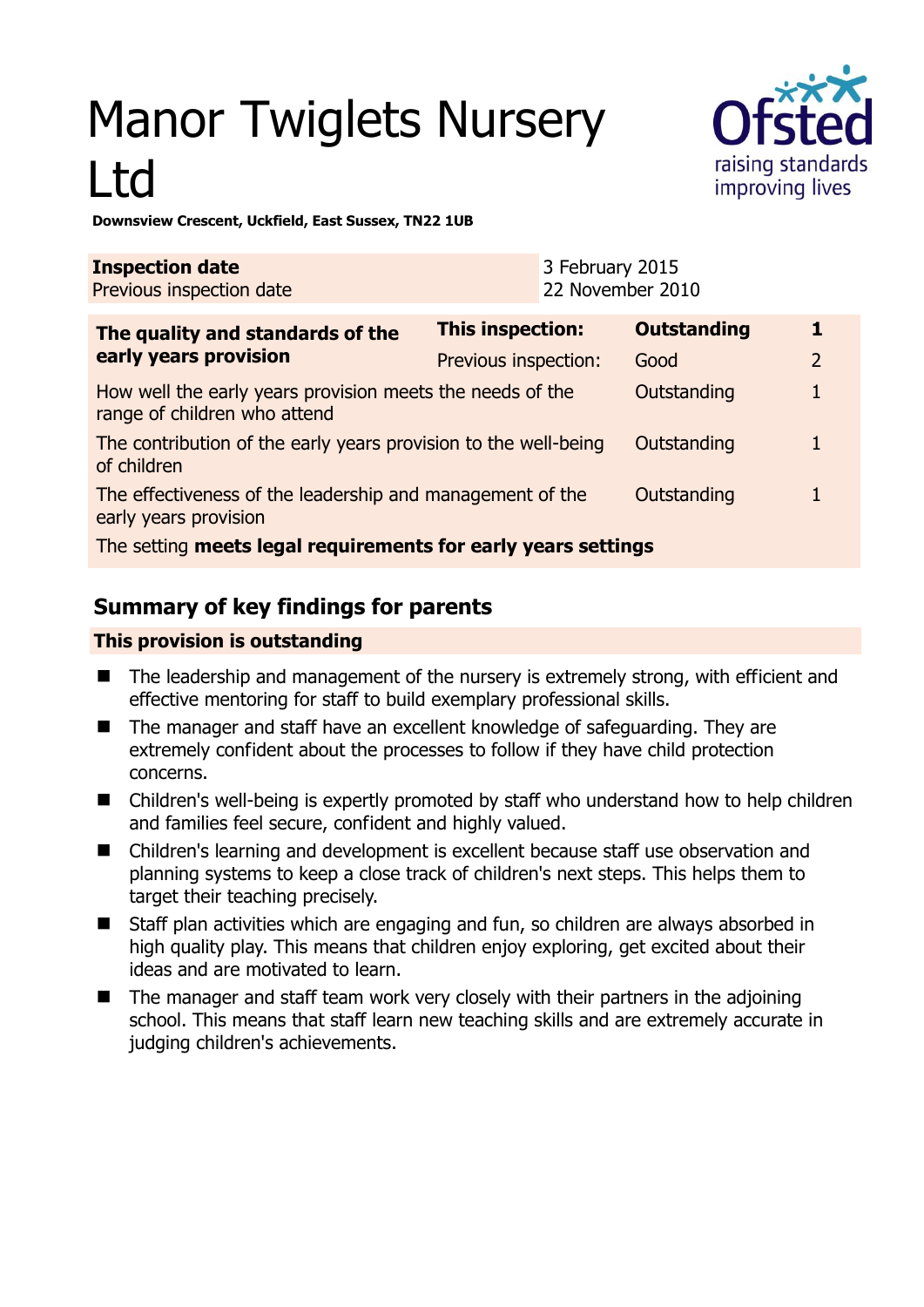# **What the setting needs to do to improve further**

## **To further improve the quality of the early years provision the provider should:**

■ enhance the systems for analysing children's achievements by examining how different groups of children are progressing.

## **Inspection activities**

- The inspector observed children at play indoors and outside.
- The inspector examined a range of documentation including staff checks and children's records.
- The inspector and manager carried out a joint observation.
- $\blacksquare$  The inspector spoke to parents to gather their views.

#### **Inspector**

Susan McCourt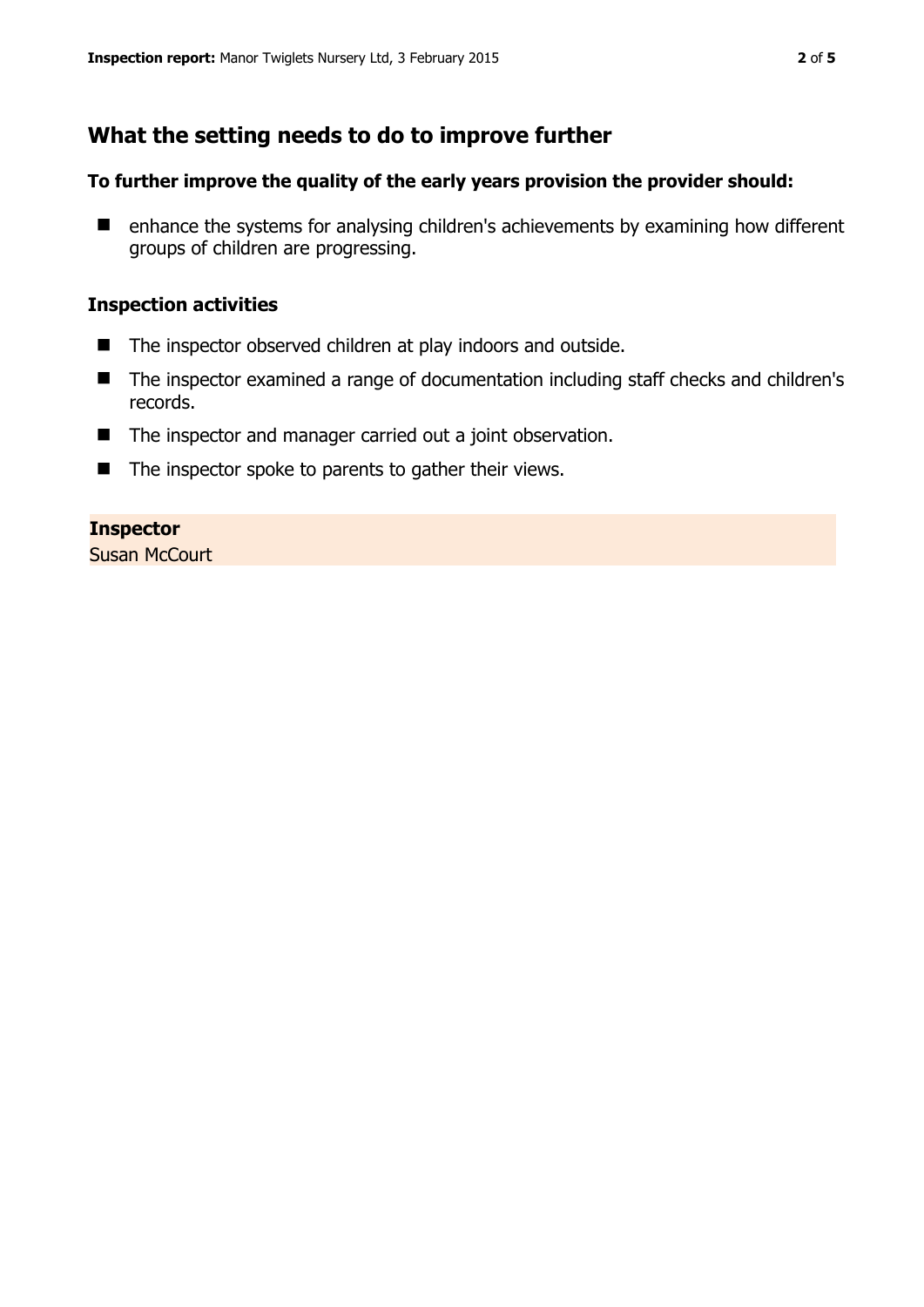# **Inspection findings**

#### **How well the early years provision meets the needs of the range of children who attend. This is outstanding**

Staff work extremely closely with parents to build a communicative partnership that supports children's learning. Staff closely observe children's interests and learning styles and tailor their learning accordingly. Parents and staff routinely share the regular assessments so parents can complement children's learning at home. This is particularly evident where children have additional needs and make outstanding progress. Staff are very skilled at asking excellent questions to help children think and make decisions. Staff give children time to think and understand. Children benefit greatly from being creative in all aspects of their play. This means that they pursue their ideas and extend their learning for lengthy periods across all areas of learning. For example, children wrote shopping lists, calculated how many loaves they needed and worked together to carry their shopping.

## **The contribution of the early years provision to the well-being of children is outstanding**

Staff pay very close attention to building children's independence in self-care skills and problem-solving. Children understand why they need a coat and gloves when playing outside in cold weather. This is because staff consistently ask children to think about what they will need. As a result, children are very aware of their physical needs and take good care of themselves. Staff take time to help children understand their feelings and learn how to cooperate as they play. This means that children are very skilled at negotiating about what they want to do, sharing toys and equipment, and expressing themselves. Children build strong friendships, and show empathy and understanding. Older children are thoughtful about the younger children, who in turn enjoy learning from the older ones. Overall, children build exemplary skills to help them in their future learning.

## **The effectiveness of the leadership and management of the early years provision is outstanding**

The highly effective recruitment process helps the provider ensure staff are suitable. The manager gives staff excellent support for their ongoing professional development. Staff build on their qualifications and learn from the manager's expert coaching as she works alongside staff in all aspects of the nursery's work. The manager works closely with staff to reflect on their practice and make continual enhancements to suit children's individual needs. By identifying and analysing children's progress, they address any achievement gaps with considerate, well-targeted adjustments. In this way, they make sure that the routine, learning environment and teaching methods are at their best. However, the analysis of children's achievements does not extend to examining how different groups are learning, such as boys or children with additional languages. This has a minor impact on how staff understand and adapt to suit different groups of children.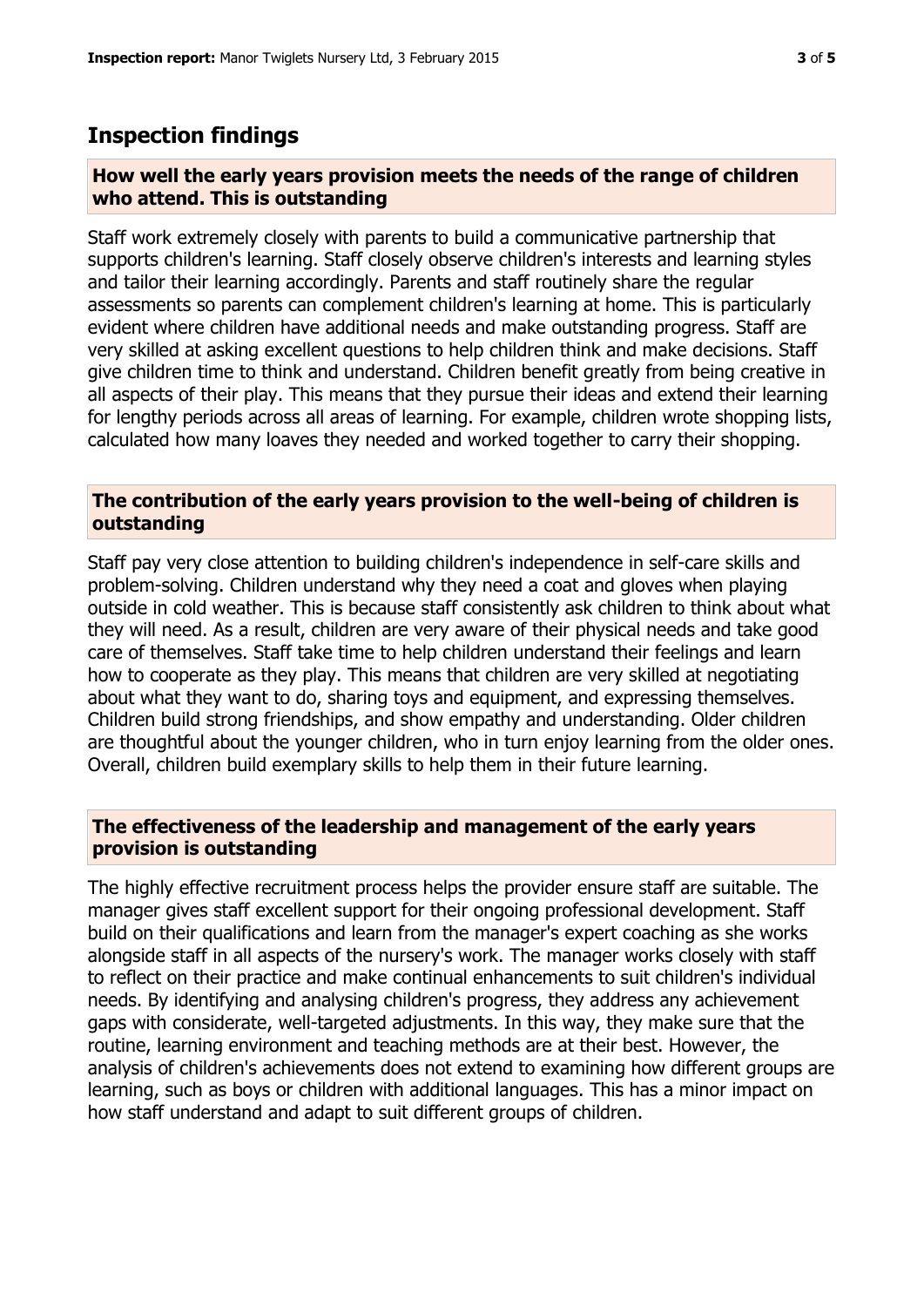# **Setting details**

| Unique reference number       | EY403035                   |  |  |
|-------------------------------|----------------------------|--|--|
| <b>Local authority</b>        | <b>East Sussex</b>         |  |  |
| <b>Inspection number</b>      | 831217                     |  |  |
| <b>Type of provision</b>      | Full-time provision        |  |  |
| <b>Registration category</b>  | Childcare - Non-Domestic   |  |  |
| Age range of children         | $2 - 8$                    |  |  |
| <b>Total number of places</b> | 38                         |  |  |
| Number of children on roll    | 94                         |  |  |
| <b>Name of provider</b>       | Manor Twiglets Nursery Ltd |  |  |
| Date of previous inspection   | 22 November 2010           |  |  |
| <b>Telephone number</b>       | 01825 765487               |  |  |

Manor Twiglets Nursery Ltd registered in 2009. It operates from purpose built premises in the grounds of Manor Primary School in Uckfield, East Sussex. The nursery opens each weekday from 8.30am to 6pm, for 50 weeks of the year. It is registered on the Early Years Register and the compulsory and voluntary parts of the Childcare Register. There are 16 members of staff, 13 of whom hold appropriate early years qualifications. In addition, one member of staff holds Early Years Professional Status. The nursery receives funding for free early education for three- and four-year-olds.

This inspection was carried out by Ofsted under sections 49 and 50 of the Childcare Act 2006 on the quality and standards of provision that is registered on the Early Years Register. The registered person must ensure that this provision complies with the statutory framework for children's learning, development and care, known as the Early Years Foundation Stage.

Any complaints about the inspection or the report should be made following the procedures set out in the guidance 'Complaints procedure: raising concerns and making complaints about Ofsted', which is available from Ofsted's website: www.gov.uk/government/organisations/ofsted. If you would like Ofsted to send you a copy of the guidance, please telephone 0300 123 4234, or email enquiries@ofsted.gov.uk.